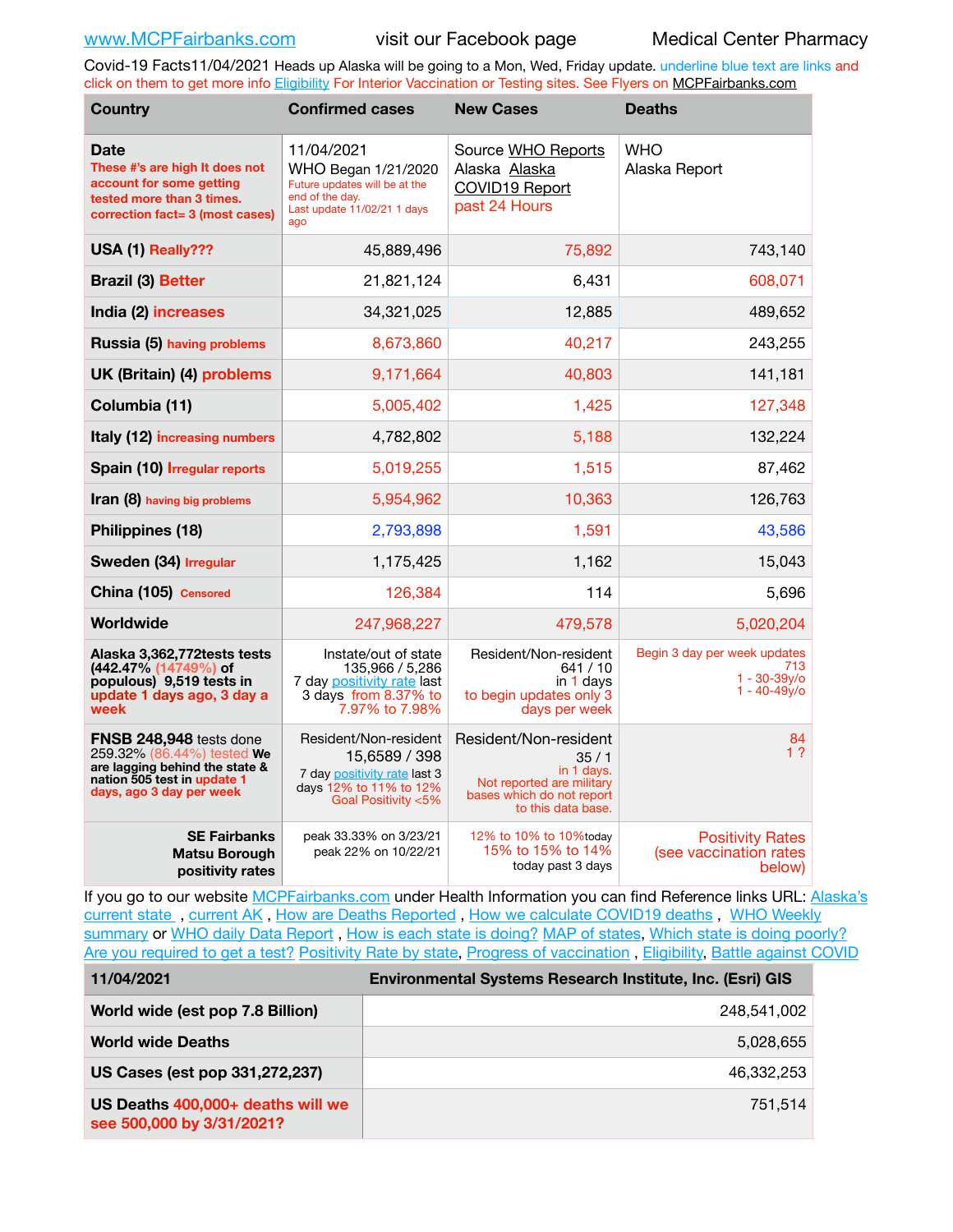## Impact of COVID-19 on the US Healthcare system

Estimated US Population 331.3 million 279.95% (93.32%) have been tested (926.6 million tests have been run) Estimated 5% of US population will test positive for Covid-19 16.56 million (currently 46.3 Million (14%) of population tested positive vs Alaska (17.89%) we have currently tested an est. 926.6 million based on 46.3 mill that have tested positive discount some of these numbers by 67% to account for multiple testing of same person.

If 8% will require hospitalization of the 16.56 million positive cases, we would need 1.325 million beds. Estimated by the American Hospital Association there are 800,000 staffed beds available.

The US has 2.8 hospital beds per 1000 our needs could be 56, China had 4.3, Italy 3.2, South Korea 12.3

The USNS Mercy and Comfort added 2,000 staffed beds, not ICU Of these estimated to be admitted to ICU 860,000. to ICU beds The US has 16,000 ICU beds we have 68,000-85,000 beds

US could need 299,000 beds with ventilators  $\leq 16,000$  ventilators

 The Needs

**Summation:** Estimated needs could be 1.325 million hospitalized beds for just COVID-19 patients alone. If positives represents 5% of test run, then approximately 926.6 million have been tested, we have no idea how many tests have been run or how many multiple tests conducted on the same person, resulting in 46.3 million positive tests run with 751,514 total deaths with 1,458 deaths in the past 1 days, ave 5,099/day. In AK, with 135,966 positive cases 17.89% of Alaska, 2,822 hospitalizations, and 713 deaths. Hospitalization rate is 2.08% of those that test positive, Death Rate 0.54% overall or 25.27% of those hospitalized. Those >60 y/o represent 15% of positive cases, yet represent 80% of deaths. 85,285 vaccines given equal approximately 386,007 (50.79%) completed series and 429,278 (56.48%) vaccinated once of population.

Normal ICU stay 5-7 days, estimated ICU stay for COVID-19 2-3 weeks and they could tie up a ventilator for that length of time also, helping only 1/3 as many patients.

This is why we need to flatten the curve by social spacing and only essential travel.

Expected Death (these are just estimates based on other countries) if 5% of the US Population (16.56 million) test positive we are now at 29.137 million positive (8.8%) and if

1% die = 165,600 people

2% die = 311,200 people

3% die = 496,800 people

6% die = 993,600 people obviously we have passed the 1.325 million positive cases we are at 38.176465 million so if 5% of the US population (16.56 million) test positive and 6% of those die = 993,600 deaths if no vaccine, or if 3.09% (511,704) will die, but we are 11.5% of the population, we know 1.65% die or 631,809 people. World wide death rate of positive tests actually 2.02%. The US is at 751,514 1.62% of those actually tested positive, that is 70% lower death rate than when we started in 3/2020 , started at 6%. But we are slipping Death % have gone from 1.67 to 1.82%. There are 7.8 Billion people in the world 331.3 million live in the US (4.2% of the world's population) 18.64% have tested positive. The US deaths represents 14.94% of the world's death numbers and 18.64% of worldwide confirmed cases we should be at 4.2%. Interesting the US has access to the greatest health care in the world, yet experienced 1 death of 5 deaths worldwide or 20% of the worlds death yet represent only 4.2% of the population. What are we doing wrong?

In comparison to the flu in the US.

CDC Estimates. From 2010 to 2016, the flu-related death rate was between 12,000 and 56,000, with the highest season being 2012 to 2013 and the lowest being 2011 to 2012. Most deaths are caused by complications of the flu, including pneumonia or a secondary bacterial infection of the heart or brain. or 2,000 to 9,333 per year. In 2020 in the US has 19 million cases 180,000 hospitalized and 10,000 (0.052%) have died, typically it is 2% will die, compared to 1.62% with COVID19. 279.95% (US), 441.47% (Alaska), & 259.32% (Fbks) are still too few to protect us from future outbreaks. Experts feel that we need either need people to get infected with the virus and develop antibodies or get vaccinated to create immune antibodies to protect us, that we need >65% of the population to have positive antibody tests and preferably 70-90%, one expert felt they would not feel confident til >85% were positive, to give assurance (herd immunity) in order to go without masks and social distancing. NY City seems to have the highest number at 20%. Testing is so important. Currently we are testing at 50.33 Million tests per month. At this rate to test everyone once it will take 6.52 months or over 0.67 years. To test 3 times it would take 19.55 months or almost 2 years still from now

The [Flu](https://lnks.gd/l/eyJhbGciOiJIUzI1NiJ9.eyJidWxsZXRpbl9saW5rX2lkIjoxMDMsInVyaSI6ImJwMjpjbGljayIsImJ1bGxldGluX2lkIjoiMjAyMTAyMjYuMzYwNDA3NTEiLCJ1cmwiOiJodHRwczovL3d3dy5jZGMuZ292L2ZsdS93ZWVrbHkvb3ZlcnZpZXcuaHRtIn0.ePMA_hsZ-pTnhWSyg1gHvHWYTu2XceVOt0JejxvP1WE/s/500544915/br/98428119752-l) (Influenza kills approximately 1-2% of those infected ([1.6% positivity in Alaska](http://dhss.alaska.gov/dph/Epi/id/SiteAssets/Pages/influenza/trends/Snapshot.pdf) zero deaths for flu), SARS killed 800 people total, COVID19 appears to kill 1.62% (751,514) of those that test positive (14% of US COVID) or 19% less deadly than the flu and seems to be more contagious. (Seems to spread more readily) [Flu rates](https://lnks.gd/l/eyJhbGciOiJIUzI1NiJ9.eyJidWxsZXRpbl9saW5rX2lkIjoxMDEsInVyaSI6ImJwMjpjbGljayIsImJ1bGxldGluX2lkIjoiMjAyMTAyMjYuMzYwNDA3NTEiLCJ1cmwiOiJodHRwOi8vZGhzcy5hbGFza2EuZ292L2RwaC9FcGkvaWQvUGFnZXMvaW5mbHVlbnphL2ZsdWluZm8uYXNweCJ9.oOe3nt2fww6XpsNhb4FZfmtPfPa-irGaldpkURBJhSo/s/500544915/br/98428119752-l)  [dropped from 300 to single digits this year](https://lnks.gd/l/eyJhbGciOiJIUzI1NiJ9.eyJidWxsZXRpbl9saW5rX2lkIjoxMDEsInVyaSI6ImJwMjpjbGljayIsImJ1bGxldGluX2lkIjoiMjAyMTAyMjYuMzYwNDA3NTEiLCJ1cmwiOiJodHRwOi8vZGhzcy5hbGFza2EuZ292L2RwaC9FcGkvaWQvUGFnZXMvaW5mbHVlbnphL2ZsdWluZm8uYXNweCJ9.oOe3nt2fww6XpsNhb4FZfmtPfPa-irGaldpkURBJhSo/s/500544915/br/98428119752-l) note the start of mask wearing impacted flu numbers.

Alaska has 135,966 so far 15,689 in Fairbanks or 1 of every 9 of Alaskans, and with 84 of 713 deaths 1 in 9, the first case was transient foreign airline crew member. Interesting, the Source of Alaska's SARS-Cov2 virus originated not from East Asia by travelers or the west coast (Washington where it was first observed) , but came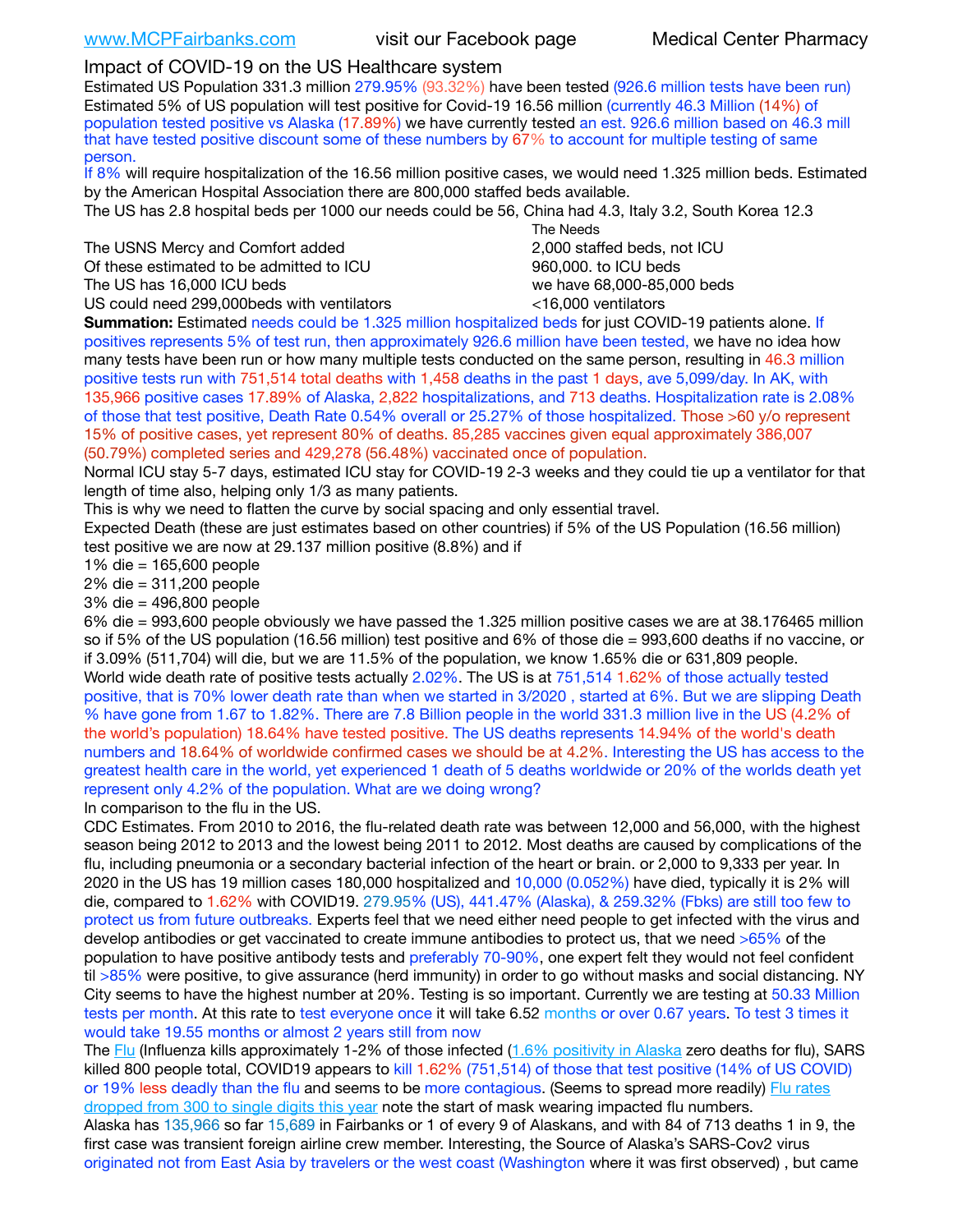# [www.MCPFairbanks.com](http://www.MCPFairbanks.com) visit our Facebook page Medical Center Pharmacy

from the east coast of the US, and they were inoculated first from Europe, accordingly from New York's Governor and CDC. Currently 40 Variants known, only 14 of major concern in the US. (Europe's (china's)) Primary, plus an Ohio variant (COH.20G/501Y), California, [UK](https://www.cdc.gov/coronavirus/2019-ncov/transmission/variant-cases.html) (B.1.1.7), (7) South African (1.351), India (Delta), Delta-Plus, Peru (Lambda(C.37)), Mu (Columbia) and (2) Brazil (P.1), we have seen 6, Europe's (China) [variant,](https://www.webmd.com/lung/news/20210318/cdc-who-create-threat-levels-for-covid-variants?ecd=wnl_cvd_031921&ctr=wnl-cvd-031921&mb=kYbf7DsHb7YGjh/1RUkcAW0T6iorImAU1TDZh18RYs0=_Support_titleLink_2) California, Brazil, UK, South Africa, India (delta) now representing 96% of new tests, Mu (Columbia) the latest in Alaska so far, the last 5 in particular as they have a 50% increase in transmissibility vs 20% in the others over the China variant, the delta variant is 50% more transmissible than the UK (B.1.1.7) version, Mu(Columbia). For the latest in [Variance issues in Alaska](https://lnks.gd/l/eyJhbGciOiJIUzI1NiJ9.eyJidWxsZXRpbl9saW5rX2lkIjoxMDgsInVyaSI6ImJwMjpjbGljayIsImJ1bGxldGluX2lkIjoiMjAyMTA4MDUuNDQxMzM4NzEiLCJ1cmwiOiJodHRwOi8vZGhzcy5hbGFza2EuZ292L2RwaC9FcGkvaWQvc2l0ZWFzc2V0cy9wYWdlcy9odW1hbmNvdi9BS1NlcUNvbl9HZW5vbWljU2l0dWF0aW9uUmVwb3J0LnBkZiJ9.wjCZc7vYm_CIgdjPTJyJ9ehoQjtub_KeZLTKgTIA69A/s/500544915/br/110405970878-l)

**Best practice protection** is good personal Hygiene do not touch eyes, nose, mouth, wash hands frequently for at least 20-30 seconds, before you touch your face, and observe personal spacing of 6-18 feet. Remove your shoes in your house, frequently clean surface areas, let the cleaner sit 15-20 sec before wiping off. **We are recommending to wear any kind of mask.**

Drug treatment is being researched, but as yet not been verified, only suggested. Best to isolate those sick and isolate those most susceptible (old and preconditioned with risk factors)

**Risk factors:** Cardiovascular disease (56.6%), Obesity (41.7%), Diabetes (33.8%), age >60, respiratory problems, especially smokers or those who vape, High Blood Pressure

If you have been exposed self isolate for 2-4 weeks

One episode in China, a man tested negative for 27 days before showing symptoms. So Isolation may want to be considered up to 4 weeks not just 10-14 days.

Italy 1 in 10 positive cases admitted to ICU due to Hypoxic failure requiring mechanical ventilation. In NY it was 1 in 7 that required hospitalization, of the 5700 hospitalized 2634 were discharged (79% (2081)) or added

(21%(553)), 9 in 10 put on a ventilator died.

Public policy development and education is important.

### **How Long does Covid-19 stay on objects**

| Air (droplets in air, sneeze/cough) | up to 3 hours |
|-------------------------------------|---------------|
| Copper                              | 4 hrs         |
| skin (SARS-COV2)                    | 9.04 hrs      |
| droplets on skin (sneeze)           | 11 hours      |
| Cardboard (Amazon Box)              | 24 hrs        |
| Plastic surfaces/Stainless Steel    | 72 hour       |

 $(Influenza virus 1.82 Hrs)$ 





10-19 20-29 30-39 40-49 50-59 60-69 70-79 >80



### Updated graph numbers.

Project outward Exhalation can spray 1.5 m (4.9 ft) spittle (droplets) Coughing 2 m (6.6 ft) Sneeze 6 m (19.7 ft)

Development of immune response

Early viral testing tests to see if you currently have the virus.

Later antibody testing tells us if you have been exposed and survived. But does not tells us if you have immunities to the virus. We will need to have both tests done in order to open the community..

Viral Antigen and Viral RNA tells us you have the disease and can spread the disease and if you can or are currently sick. IgM (short term) and IgG (long term antibodies) tells us you have experienced the virus or had the vaccine, and got over it. You may be resistant if your [antibody](https://www.cdc.gov/coronavirus/2019-ncov/lab/resources/antibody-tests.html)  [levels](https://www.cdc.gov/coronavirus/2019-ncov/lab/resources/antibody-tests.html) are high enough. [Current](https://l.facebook.com/l.php?u=https://www.itv.com/news/2020-10-26/covid-19-antibody-levels-reduce-over-time-study-finds?fbclid=IwAR3Dapzh1qIH1EIOdUQI2y8THf7jfA4KBCaJz8Qg-8xe1YsrR4nsAHDIXSY&h=AT30nut8pkqp0heVuz5W2rT2WFFm-2Ab52BsJxZZCNlGsX58IpPkuVEPULbIUV_M16MAukx1Kwb657DPXxsgDN1rpOQ4gqBtQsmVYiWpnHPJo2RQsU6CPMd14lgLnQnFWxfVi6zvmw&__tn__=-UK-R&c%5B0%5D=AT1GaRAfR_nGAyqcn7TI1-PpvqOqEKXHnz6TDWvRStMnOSH7boQDvTiwTOc6VId9UES6LKiOmm2m88wKCoolkJyOFvakt2Z1Mw8toYWGGoWW23r0MNVBl7cYJXB_UOvGklNHaNnaNr1_S7NhT3BSykNOBg) View of [antibodies/immunity](https://www.livescience.com/antibodies.html)[.](https://www.itv.com/news/2020-10-26/covid-19-antibody-levels-reduce-over-time-study-finds) We have tested currently 442.47% (147.49%) of the Alaskan population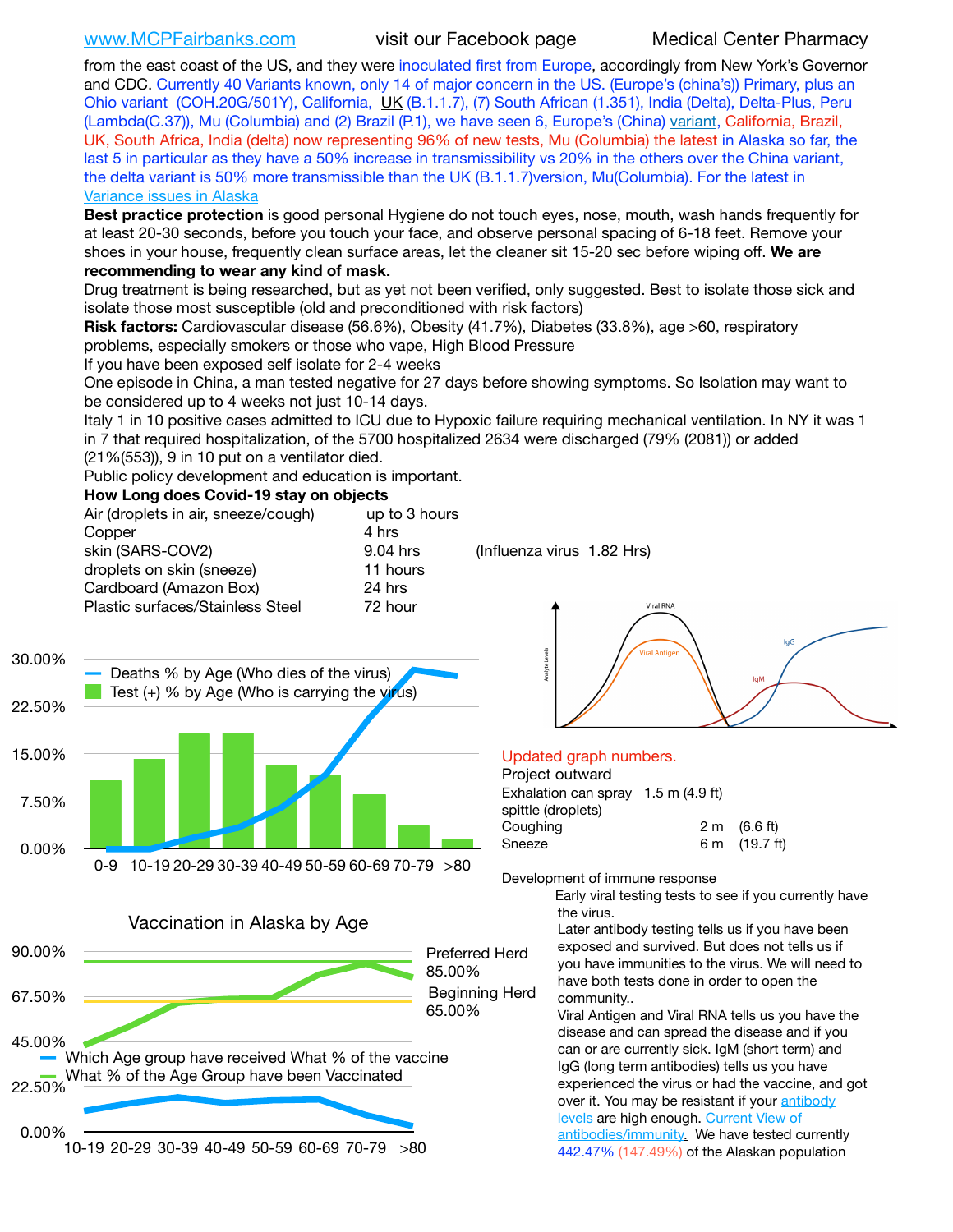and over little over 279.95% (93.32%) of the US population, discount these numbers by 67% to reflect multiple testing of the same person. To be safe, we need at least 25% to see if we are making progress, [60%](https://www.jhsph.edu/covid-19/articles/achieving-herd-immunity-with-covid19.html) to barely [qualify](https://www.nature.com/articles/d41586-020-02948-4) to be safe, and [70-90%](https://www.mayoclinic.org/herd-immunity-and-coronavirus/art-20486808) to be assured we will not see a second wave of sickness. Some experts will not feel [safe til we are at 85%](https://www.bannerhealth.com/healthcareblog/teach-me/what-is-herd-immunity). See bottom of last page to see how and where in Alaska do we and each of the boroughs stack up, compared to other states and the nation.

Three types of clinical laboratory COVID-19 or SARS-CoV-2 tests are being developed:

 Molecular Gene sequencing (current method), Viral antigen (testing parts of the virus), Host antibody tests (serology). They detect the virus in different ways.

Mask & [Mask Usage:](https://www.nationalgeographic.com/history/2020/03/how-cities-flattened-curve-1918-spanish-flu-pandemic-coronavirus/) N95 filter out 95% of the particles in the air 3 microns in size or larger.

| Mold sizes are abor |  |
|---------------------|--|
|---------------------|--|

| <b>Conflict</b>                                          | Comba<br>t Death | Past 1<br>days |
|----------------------------------------------------------|------------------|----------------|
| Revolutionary<br>War                                     | 8,000            |                |
| <b>Civil War</b>                                         | 214,938          |                |
| World War I                                              | 53,402           |                |
| World War II                                             | 291,557          |                |
| <b>Korean Conflict</b>                                   | 33,686           |                |
| <b>Vietnam</b>                                           | 47,424           |                |
| <b>Gulf War</b>                                          | 149              |                |
| Afghanistan                                              | 1,833            |                |
| <b>Iraq</b>                                              | 3,836            |                |
| 1918 Flu                                                 | 675,000          |                |
| 9/11 deaths                                              | 2.977            |                |
| <b>COVID19 deaths</b><br>from 1/20/2020 to<br>11/04/2021 | 751,514          | 1,458          |

are are about 10-12 microns in size. Bacteria are larger, so is dust, Gas molecules and viruses are smaller. PM2.5 are 2.5 microns in size. **Viruses** can be 1 micron in size, 0.3 micron in size, or 0.1 microns in size, so they **will pass right through**. **We recommend wearing any mask, the mask may provide up to 5 times the protection** ver **wearing no mask at all**. It still **does not protect** the wearer from contracting the infection, it **can inhibit** the spreading, something is **better than nothing at all**. **Remember there is a clean side ( the side towards you) and a dirty side,** the side to the contaminated air is dirty. If you are COVID positive then this is reversed.

When handling the mask, do not touch the dirty side and then touch your face, Wash properly your hands first after touching the dirty side before touching your face. If you are infected the dirty side is the inside surface of the mask. Wash your homemade mask in hot water wash >133F (for at least 10 minutes) and rinse to sanitize with high heat >133F Plus and a weak bleach or peroxide (not Both) the mask. Daily if possible. If you are a frontline health care provider with a homemade fabric mask 2 hours. Do not touch the dirty side.

Mask usage: 5/13/21 While the CDC has changed it's recommendations for those who have gotten vaccinated to go mask free, except on Mass Transportation such as buses and airline, or when in crowded situations, like concerts.

Those that have not been vaccinated are still advised need to wear a mask, they are now the population at risk.

The risk has now increased for those non-vaccinated folks. They no longer have the masked people in the community to protect them. While those who have been vaccinated will not get sick or as sick. They can still pass, much more easily without the masks, the virus to those who have not been vaccinated to make them sick.

Therefore, it is even **more imperative** that those that have not been vaccinated, wear a mask to protect themselves, or get vaccinated. The sea of those with the potential to have the virus now are those <12 y/o of age, those >  $12y$ /o who have not been vaccinated, or those who have been vaccinated and are transitory carriers. Currently, this is about 50% of the US population and about 60% of the Alaskan population. And about 80% of all children under 18y/o at this moment.

**Alcohol solutions** should be 60-80% alcohol **70%** is optimal. **Keep wet and rub 30 seconds**, or Happy Birthday song sung 3 times. **Hydrogen peroxide diluted to 2%** or 4 teaspoonful per quart of water (20ml per 946ml) Bleach the same ratio **Vinegar and ammonia are good cleaning agents, but not disinfectants**. **Do not mix** any of these agents together, toxic fumes can result. **Disinfectants, in order to be effective**, should remain on the applied surface, to be cleaned moist **(wet) for 30 seconds to 4 minutes** depending on material. Caution may dissolve glue or adhesives or bleach and discolor items, check with manufacturers. Do not let it get inside electronic devices. UV (10 minutes), [UV light](http://www.docreviews.me/best-uv-boxes-2020/?fbclid=IwAR3bvFtXB48OoBBSvYvTEnKuHNPbipxM6jUo82QUSw9wckxjC7wwRZWabGw) only kills where it can see.

### **Myths**

Taking hot baths, using colloidal silver, eating garlic soup, gargling with bleach are not proven to be effective. We have already seen using chloroquine taking the wrong form in the wrong dose can be fatal, one death and one critically injured. (see Arizona couple after listening to the past-president)

**We have heard of all kinds of cures.** To date there is no curative or preventative treatments, only supportive therapy. At this point there is **no proof** that Quinine, zinc, Hydroxychloroquine, Chloroquine, or Vitamin C works. As they say wives-tale at best, irresponsible reporting most likely. We have seen no information that they work.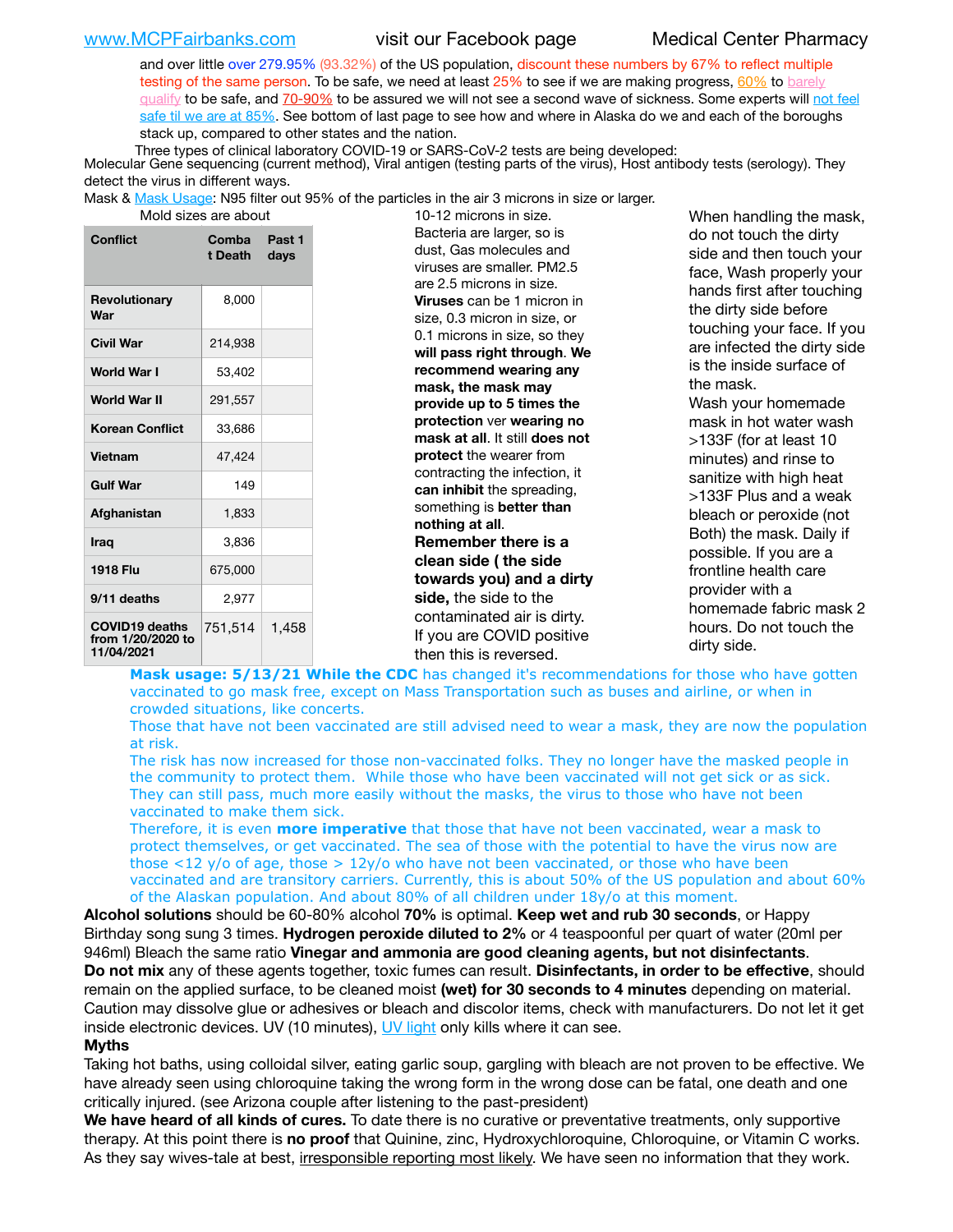[www.MCPFairbanks.com](http://www.MCPFairbanks.com) visit our Facebook page Medical Center Pharmacy

There have been ineffective dosing issues, over-dosing issues, permanently killing the senses of smell or taste, inappropriate usage, cardiac arrhythmias, and death from the usage of these agents have been reported. The virus may die out with heat of summer, or cold weather, this is a myth, There are a couple of studies at show the virus can withstand 98F. We know the body tries to use up to 104F to potentiate our immune system, to kill viruses. Taking NSAID, Aspirin, Ach-Inhibitors, Arb's and you get the COVID-19 infection are not contraindicated and no clinical evidence that says you should stop any of these classes of medications. It would be misguided and ill advised if you did so, In other words, Unless your doctor makes changes, keep taking your medications unless told to do otherwise.

**Vaccine Myths and Fake information:** There are no microchips, tracking devices, fetus tissue, at all in the vaccines. Vaccines will not and can not change your DNA., It can not change the fertility of men or women. It seems to be safe to the fetus and pregnant women. You should continue to wear a mask til we get to Herd Immunity levels, but can remove masks if you are outdoors, but not at concerts where you are close together. You should still get vaccinated complete series) even if you got COVID. If you have some of the co-morbidities, it is important that you do get vaccinated, the side effects of the vaccine will be milder and survivable than getting COVID. When you have questions, ask a pharmacist or your doctor.

As of 12/21/20, DHSS was aware of 11 reports regarding possible allergic reactions from Alaska's hospitals to CDC: Bartlett Regional Hospital (8), Providence Alaska (2) and Fairbanks Memorial Hospital (1). Two were identified as anaphylaxis and one of those resulted in hospitalization for ongoing monitoring. In the other three cases, symptoms were mild and not considered anaphylaxis. the hospitalized patient has been discharged and is doing well. The CDC said there appears to be no obvious geographic clustering of these reactions, nor was a specific production lot involved. People who experience anaphylaxis after the first dose should not receive a second dose, according to CDC recommendations.

For being one of the first states in that nation to start vaccinating, those <16y/o, we have slowed down vaccinations to where we are now way behind. More people are getting sick more frequently. Soon we will have more deaths. Due to vaccination resistance, Alaska has pushed itself into near last place, in the nation, as to when we will reach "herd immunity". This is the date when we can safely remove our masks and other restrictions.

Check our website [www.MCPFairbanks.com](http://www.MCPFairbanks.com) for the 13 testing sites in the interior of Alaska.

April 1 July 1 Oct. 1 Jan. 2022 April 1 July 1 Oct. 1 0% 50% 70% 85% **United States Alaska Oct. 31:** 53%

Who is eligible now? All Alaskans >12 y/o, can receive the Pfizer vaccine and those >16 y/o can receive all of the other vaccines, all visitors can get vaccinated. Johnson and Johnson, has been

reinstated, but I would caution not to give it to women 12-50 years old. For details about eligibility, to find a provider visit [covidvax.alaska.gov.](https://lnks.gd/l/eyJhbGciOiJIUzI1NiJ9.eyJidWxsZXRpbl9saW5rX2lkIjoxMDYsInVyaSI6ImJwMjpjbGljayIsImJ1bGxldGluX2lkIjoiMjAyMTAxMjguMzQwODU3NjEiLCJ1cmwiOiJodHRwOi8vZGhzcy5hbGFza2EuZ292L2RwaC9FcGkvaWQvUGFnZXMvQ09WSUQtMTkvdmFjY2luZS5hc3B4In0.-Xwhl42jAWOMS7ewfS85uxwrwjohCso3Sb81DuDKtxU/s/500544915/br/93796640171-l) for vaccination sites or call 1-907-646-3322 for questions

[covid19vaccine@alaska.gov](mailto:covid19vaccine@alaska.gov?subject=COVID19%20Vaccine%20questions) 9 am – 6:30 pm Monday - Friday and 9 am-4:30 pm Saturday and Sunday. You may be put on hold, but you will not need to leave a message for a return phone call if you call within business hours. Keep these tips in mind when scheduling. checkout our website [www.MCPFairbanks.com](http://www.MCPFairbanks.com) Please keep these tips in mind when scheduling. Be sure to keep and save your proof of vaccination cards as you may need it for travel purposes in the future.

Gao Fu, the director of the China Centers for Disease Control, admitted on 4/10/2021 that the country's vaccines don't exactly give Covid-19 a knockout blow. One study from Brazil found that the vaccine from the Chinese company Sinovac was 50.4% effective, compared to Pfizer's 97%. Fu said the government is looking for ways to boost effectiveness.

# Many Alaskans live with underlying health concerns

You can not change your age but you can affect change with other risk factors. Nov. 17, 2020 for more information check out [Alaska DHSS Insights](http://dhss.alaska.gov/dph/Epi/id/Pages/COVID-19/blog/20201117.aspx)

Epidemiologists within the Section of Chronic Disease Prevention and Health Promotion analyzed reports from about 8,500 randomly-selected Alaska adults who participated in the annual [Behavioral Risk Factor Surveillance System \(BRFSS\)](http://dhss.alaska.gov/dph/Chronic/Pages/brfss/default.aspx) telephone survey between 2016 and 2018. About 67% of Alaska adults — two out of three — have at least one of the following ongoing health concerns that have been shown to increase chances for serious illness from COVID-19:

- 46% of Alaska adults are current or former smokers
- 32% have obesity BMI >30.0
- 8% have type 1 or type 2 diabetes
- 6% have chronic obstructive pulmonary disease (COPD)
- 5% have heart disease or have had a heart attack
- 2% have chronic kidney disease

# **Older age and other health concerns can lead to COVID-19 complications**